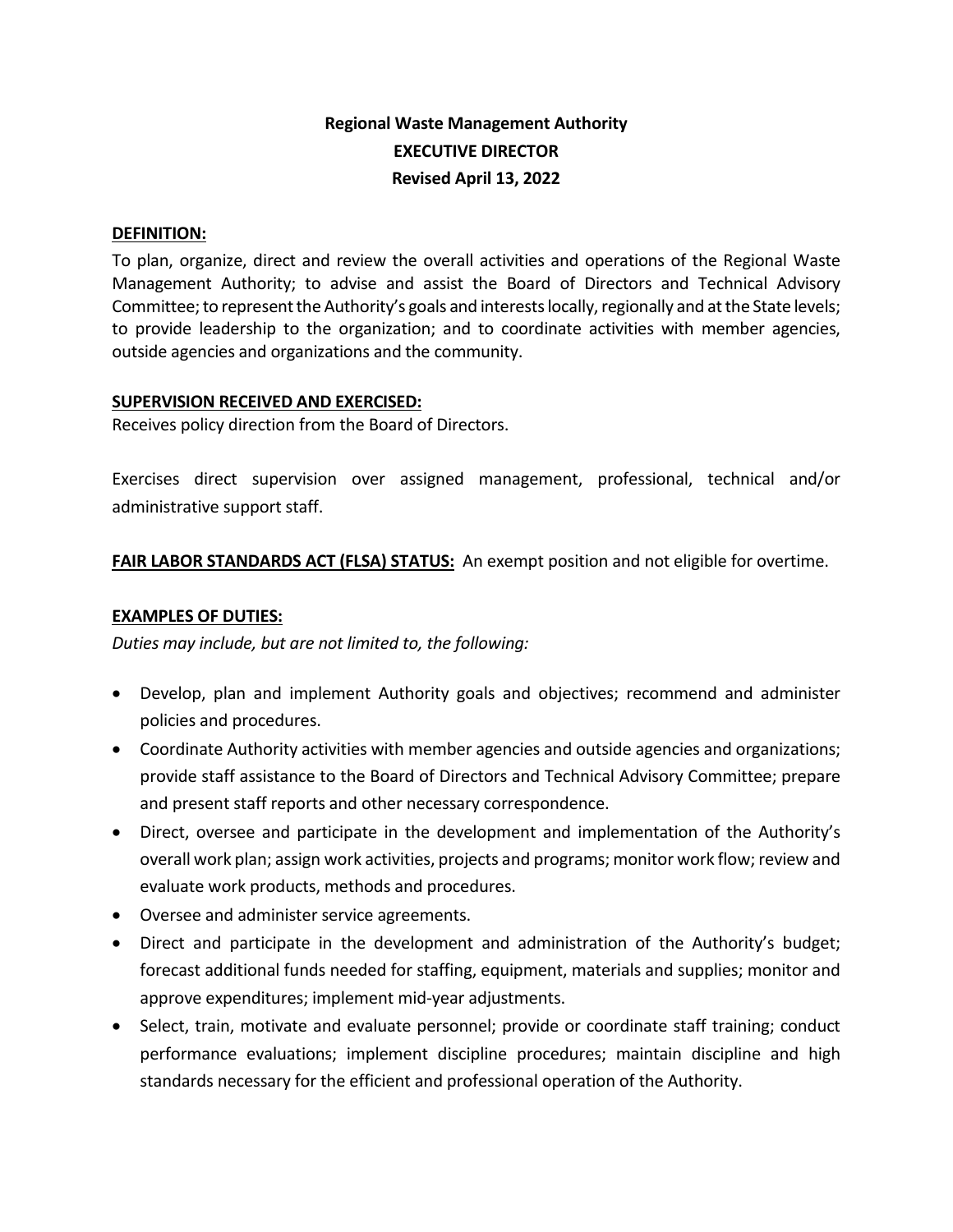Executive Director Page 2 of 4

- Prepare and submit a wide variety of financial, administrative and operational reports to the Board of Directors; keep the Board of Directors advised on financial matters, regulatory issues, and the present and future needs of the Authority.
- Represent the Authority to elected officials, outside groups and organizations; provide technical assistance as necessary.
- Receive, research and resolve the more complex or sensitive inquiries and complaints.
- Research, evaluate, and prepare numercial, financial, and demographic data used in reports, studies, surveys and analyses; conduct on-site reviews and inspections; and analyze and make recommendations in the development and administration of assigned programs.
- Research and analyze pending legislation/regulations and identify impact to Authority programs and activities.
- Prepare and submit required regulatory reports.
- Develop and implement outreach and education program activities.
- Research grant opportunities and review grant guidelines and requirements to assess compliance with requirements and risks associated with receiving grants; prepare grant analyses and proposals; develop, maintain and monitor grant budgets and award milestones; and ensure all requirements are being met and submitted accordingly.
- Build and maintain a working environment of trust and teamwork; swiftly and effectively address issues that threaten a cohesive environment.
- Foster an environment that embraces integrity, service, inclusion and collaboration.
- Build and maintain positive working relationships with co-workers, Authority employees, member agencies and the public using principles of good customer service.
- Perform related duties as assigned.

## **QUALIFICATIONS:**

## Knowledge of:

- Principles and practices of modern and highly complex public administration.
- Principles and practices of effective public relations and interrelationships with the community and local, regional, State and Federal agencies.
- Principles and practices of leadership, motivation, team building and conflict resolution.
- Pertinent local, State and Federal laws, rules and regulations.
- Organizational and management practices as applied to the analysis and evaluation of programs.
- Principles and practices of or interest and capability for learning about municipal solid waste management.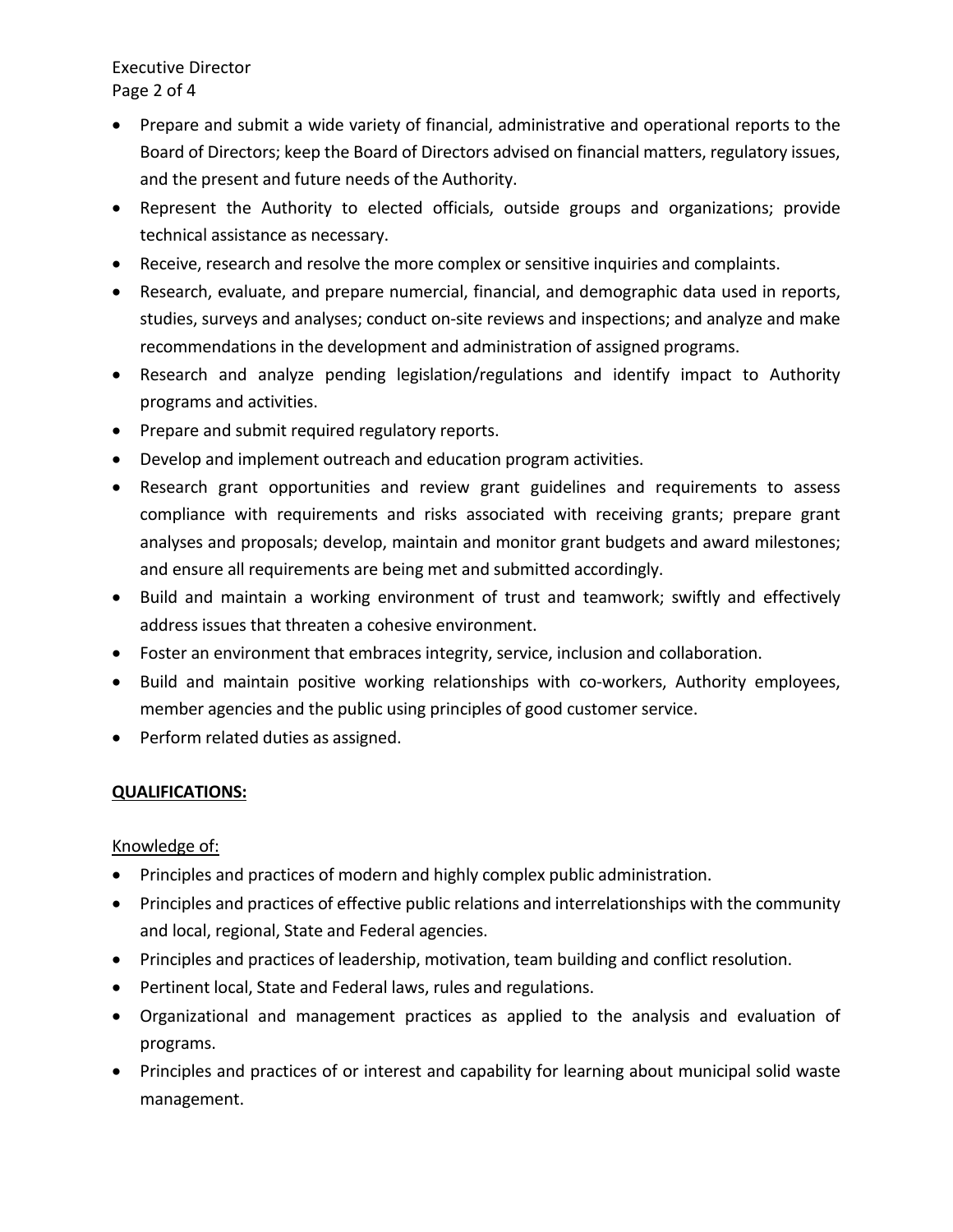Executive Director Page 3 of 4

- Principles and practices of organization, administration and personnel management.
- Principles and practices of budget preparation and administration.
- Principles and practices of policy development and implementation.
- Principles and practices of supervision, training and personnel management.
- Modern office practices, methods, and computer equipment including relevant software programs.
- Oral and written communication skills; business English including vocabulary, spelling, and correct grammatical usage and punctuation.
- Safe work practices.
- Principles and practices of excellent customer service.

#### Ability to:

- Plan, direct and control the administration and operations of the Authority.
- On an ongoing basis, know and understand all requirements and essential aspects of the job including laws, regulations, rules, and codes related to area of assignment; intermittently access, review, analyze and adjust technical documents, work orders, reports and other files and records; train others; observe performance, review and evaluate the work of others; problem solve issues related to area of assignment; remember various processes and requirements; identify, interpret and communicate technical and numerical information and instructions.
- Remain in stationary position for long periods of time at a desk, table, counter or while driving; intermittently move, traverse and position self while performing work activities and to reach needed items; position self to adjust office equipment or to access low or high items; manipulate operate and activate office equipment and office tools; and move or transport weight of 25 pounds or less.
- Develop and implement Authority policies and procedures.
- Analyze problems, identify alternative solutions, project consequences of proposed actions and implement recommendations in support of goals.
- Gain cooperation through discussion and persuasion.
- Interpret and apply Authority, local, State and Federal policies, procedures, rules and regulations.
- Supervise, train and evaluate personnel.
- Read, write and comprehend the English language at a level necessary for effective job performance exercising correct English usage, vocabulary, spelling, grammar and punctuation.
- Communicate effectively, tactfully and positively in both oral and written form.